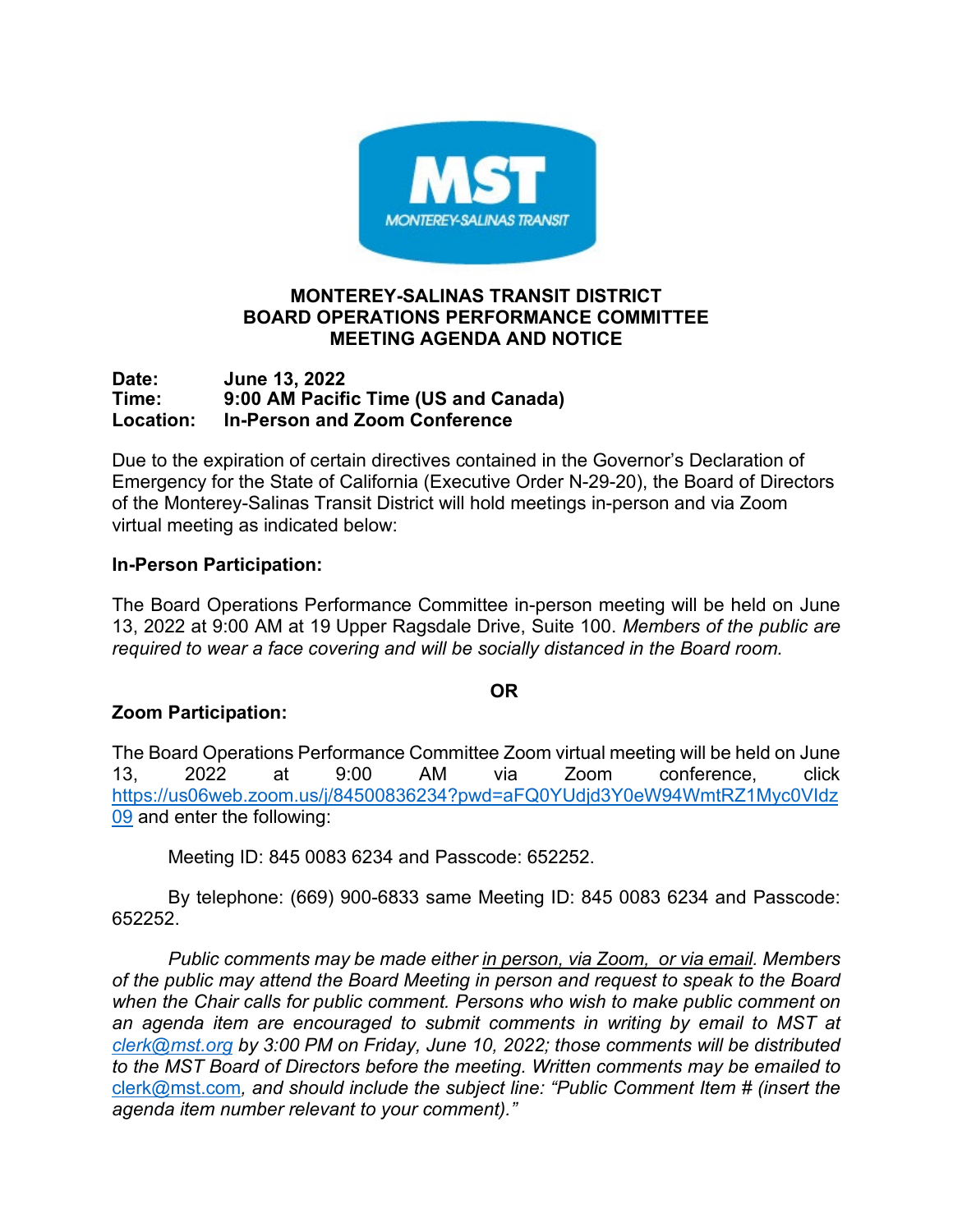# **MST Board and Committee Agendas**

# **Accessibility, Language Assistance, and Public Comments**

Materials related to an item on this agenda submitted to the Committee after distribution of the agenda packet are available for public inspection at the Monterey-Salinas Transit Administration Building at 19 Upper Ragsdale Dr., Suite 200, Monterey, CA 93940 during normal business hours.

Upon request, Monterey-Salinas Transit will provide written materials in appropriate alternative formats, including disability-related modifications or accommodations, auxiliary aids, or services to enable individuals with disabilities to participate in public meetings. Please send a written request, including your name, mailing address, phone number, description of the requested materials, and preferred alternative format or auxiliary aid or service at least three working days prior to the meeting at the address below.

Public comments may be submitted for any item on the agenda by contacting MST:

**Mail**: MST, Attn: Clerk to the Board, 19 Upper Ragsdale Dr., Suite 200, Monterey, CA 93940

**Website:** <https://mst.org/contact-us/> ● **Email:** [clerk@mst.org](mailto:clerk@mst.org) ● **Phone**: (888) 678-2871



**TTY/TDD:** 831-393-8111 ● 711 Relay 888-678-2871 / Free language assistance / Asistencia de Lenguaje Gratuito / Libreng tulong para sa wika / Hỗ trợ ngôn ngữ miễn phí / 무료 언어 지원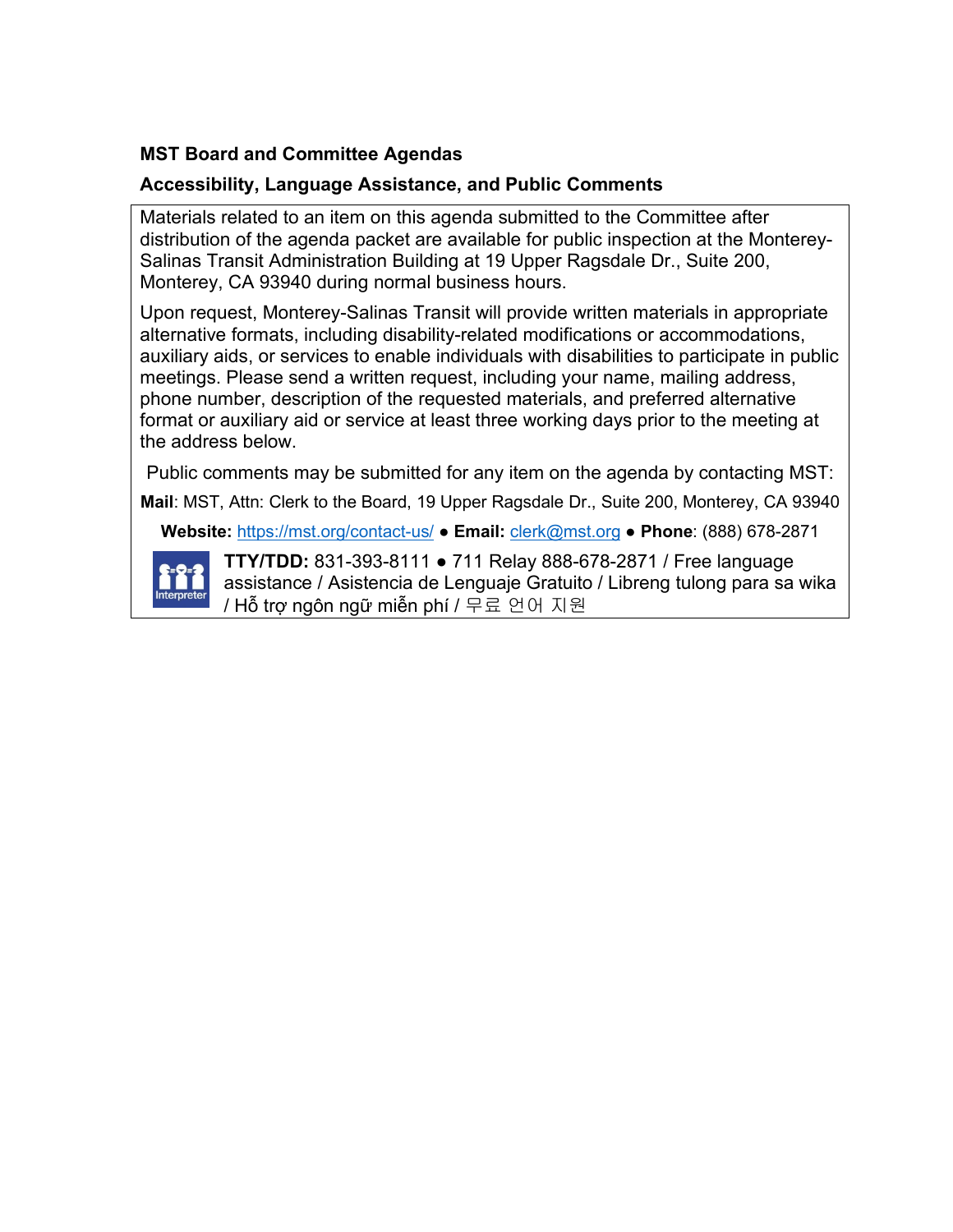# **Group: Board Operations Performance Committee (BOPC)**

| Directors: | Mayor Anna Velazquez (Chair)<br>Joe Amelio (Vice-Chair)<br><b>Jeff Baron</b><br>Lorraine Worthy<br><b>Tony Barrera</b><br>Mayor Mary Ann Carbone | City of Soledad<br><b>City of Pacific Grove</b><br>City of Carmel<br><b>City of Gonzales</b><br><b>City of Salinas</b><br>City of Sand City                                                                |
|------------|--------------------------------------------------------------------------------------------------------------------------------------------------|------------------------------------------------------------------------------------------------------------------------------------------------------------------------------------------------------------|
| Staff:     | Carl Sedoryk<br>Lisa Rheinheimer<br><b>Kelly Halcon</b><br>Norman Tuitavuki<br>Michael Kohlman<br>Michelle Overmeyer                             | General Manager/CEO<br><b>Assistant General Manager</b><br>Director of HR and Risk Management<br><b>Chief Operating Officer</b><br><b>Chief Information Officer</b><br>Director of Planning and Innovation |

*The BOPC Committee provides policy direction to the MST Board and monitor performance in areas of Transit, ADA Paratransit and Mobility Management Service Design/Service Delivery, Capital Investment Requirements, Capital Projects, Transit Facilities/Customer Amenities, Asset Management, Labor Relations, and Safety/Security.*

# **1. CALL TO ORDER**

# *2.* **PUBLIC COMMENTS ON MATTERS NOT ON THE AGENDA**

*Members of the public may address the Committee on any matter related to the jurisdiction of MST but not on the agenda. There is a time limit of not more than three minutes for each speaker. The Committee will not take action or respond immediately to any public comments presented, but may choose to follow-up at a later time, either individually, through staff, or on a subsequent agenda.*

### **3. CONSENT AGENDA**

3-1. [Approve Minutes of the Board Operations Performance / BOPC](#page-4-0)  Committee on April 11, 2022. (Jeanette Alegar-Rocha) (Page 5)

### **4. ACTION ITEMS**

- 4-1. Review of Operations Performance.(Refer to MST Board Agenda Item 7-1) (Carl Sedoryk)
- 4.2 Receive Report on Bus Stop Shelter Replacement Plan. (Paul Lopez)
- 4.3 Receive Project Report on South County Circulators. (Michelle Overmeyer)
- 4.4 Receive Update on Salinas Transit Center Relocation Study.(Carl Sedoryk)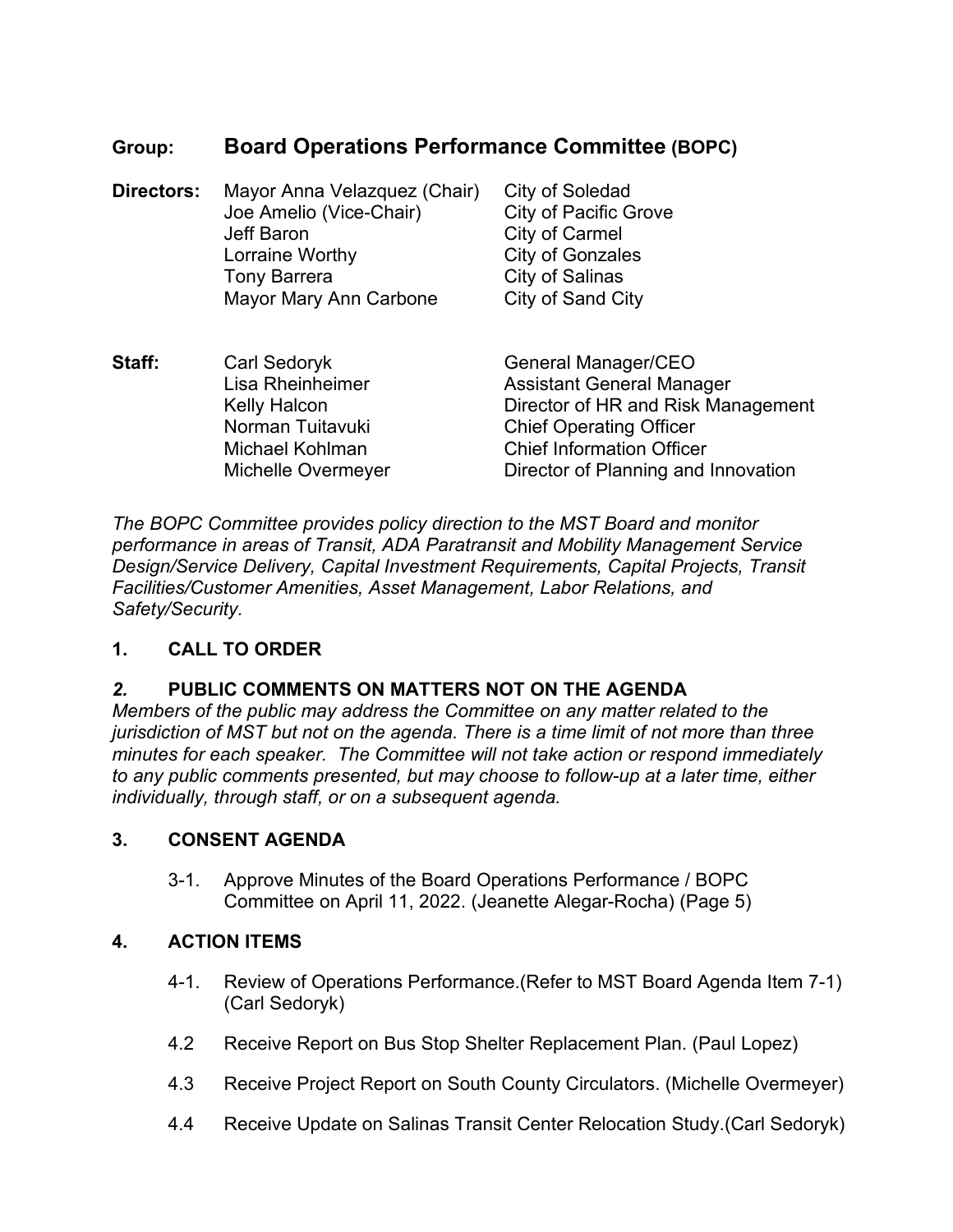### **5. CLOSED SESSION**

*As permitted by Government Code §*54957 et seq. *of the State of California, the Board of Directors may adjourn to Closed Session to consider specific matters dealing with personnel and/or pending possible litigation and/or conferring with the Board's Meyers-Milias-Brown Act representative.*

None.

### **6. ADJOURN**

# **NEXT SCHEDULED MEETING DATE August 8, 2022**

#### **9:00 a.m.**

*\*Dates, times and teleconference information are subject to change.* 

*Please contact MST for accurate meeting date, times and teleconference information or check online at [http://mst.org/about-mst/board-of-directors/board](http://mst.org/about-mst/board-of-directors/board-meetings/)[meetings/](http://mst.org/about-mst/board-of-directors/board-meetings/)*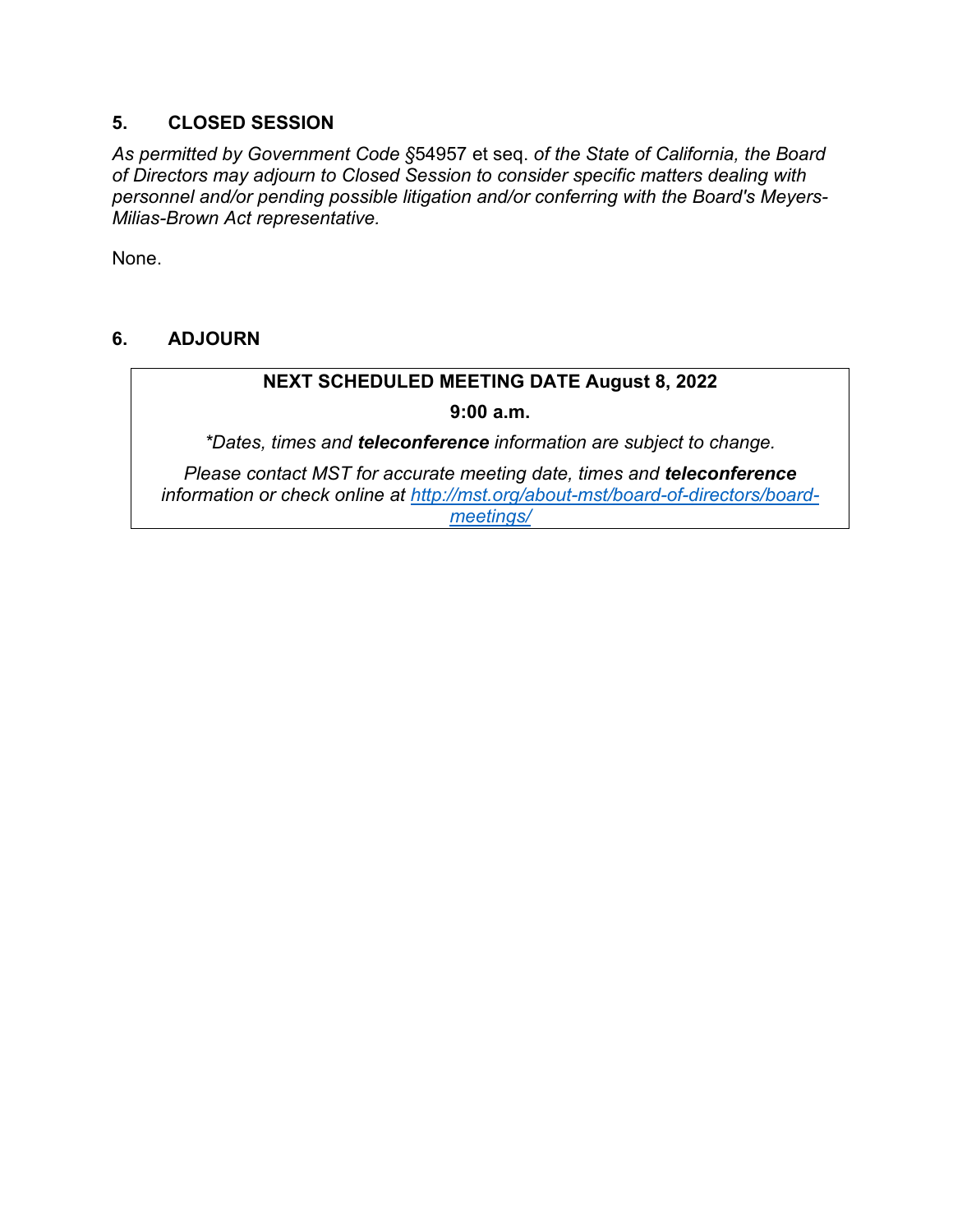Agenda # **3-4** June 13, Meeting

#### <span id="page-4-0"></span>**Board Operations Performance Committee (BOPC)**

ZOOM Teleconference Meeting

# **Minutes**

April 11, 2022 9:00 a.m.

| Present: | Mary Ann Carbone (Chair Pro Tem) City of Sand City<br><b>Jeff Baron</b><br><b>Tony Barrera</b><br>Lorraine Worthy                                                                                                                                                                                                                                                                                            | City of Carmel-by the Sea<br>City of Salinas<br><b>City of Gonzales</b>                                                                                                                                                                                                                                                                                                                                                                                                                                                                                                                                                                                                        |
|----------|--------------------------------------------------------------------------------------------------------------------------------------------------------------------------------------------------------------------------------------------------------------------------------------------------------------------------------------------------------------------------------------------------------------|--------------------------------------------------------------------------------------------------------------------------------------------------------------------------------------------------------------------------------------------------------------------------------------------------------------------------------------------------------------------------------------------------------------------------------------------------------------------------------------------------------------------------------------------------------------------------------------------------------------------------------------------------------------------------------|
| Absent:  | Anna Velazquez (Chair)<br>Joe Amelio (Vice Chair)                                                                                                                                                                                                                                                                                                                                                            | City of Soledad<br><b>City of Pacific Grove</b>                                                                                                                                                                                                                                                                                                                                                                                                                                                                                                                                                                                                                                |
| Staff:   | Carl Sedoryk<br><b>Lisa Rheinheimer</b><br>Norman Tuitavuki<br><b>Kelly Halcon</b><br>Michael Kohlman<br>Michelle Overmeyer<br>Jeanette Alegar-Rocha<br><b>Scott Taylor</b><br><b>Ezequiel Rebollar</b><br>Andrea Williams<br>Ikuyo Yoneda-Lopez<br>Beronica Carriedo<br><b>Marzette Henderson</b><br>Elena Grigorichina<br>Lisa Cox<br><b>Matt Deal</b><br>Sloan Campi<br><b>Emma Patel</b><br>Daniel Bruno | General Manager/CEO<br><b>Assistant General Manager</b><br><b>Chief Operating Officer</b><br>Director of HR and Risk Management<br><b>Chief Information Officer</b><br>Director of Planning and Innovation<br>Clerk to the Board<br><b>Information Technology Manager</b><br><b>Information Technology Technician</b><br><b>General Accounting and Budget Manager</b><br><b>Marketing and Customer Service Manager</b><br><b>Community Outreach Coordinator</b><br><b>Transportation Manager</b><br><b>Operations Analyst</b><br><b>Risk and Safety Manager</b><br><b>Grants Analyst</b><br><b>Planning Manager</b><br><b>Associate Planner</b><br><b>Scheduling Assistant</b> |

Sonjé Dayries **Compliance Analyst** 

**Counsel:** Dave Laredo General Counsel, De Lay & Laredo

**Public:** Tate Bough Suzie Roeder

*Apology is made for any misspelling of a name.*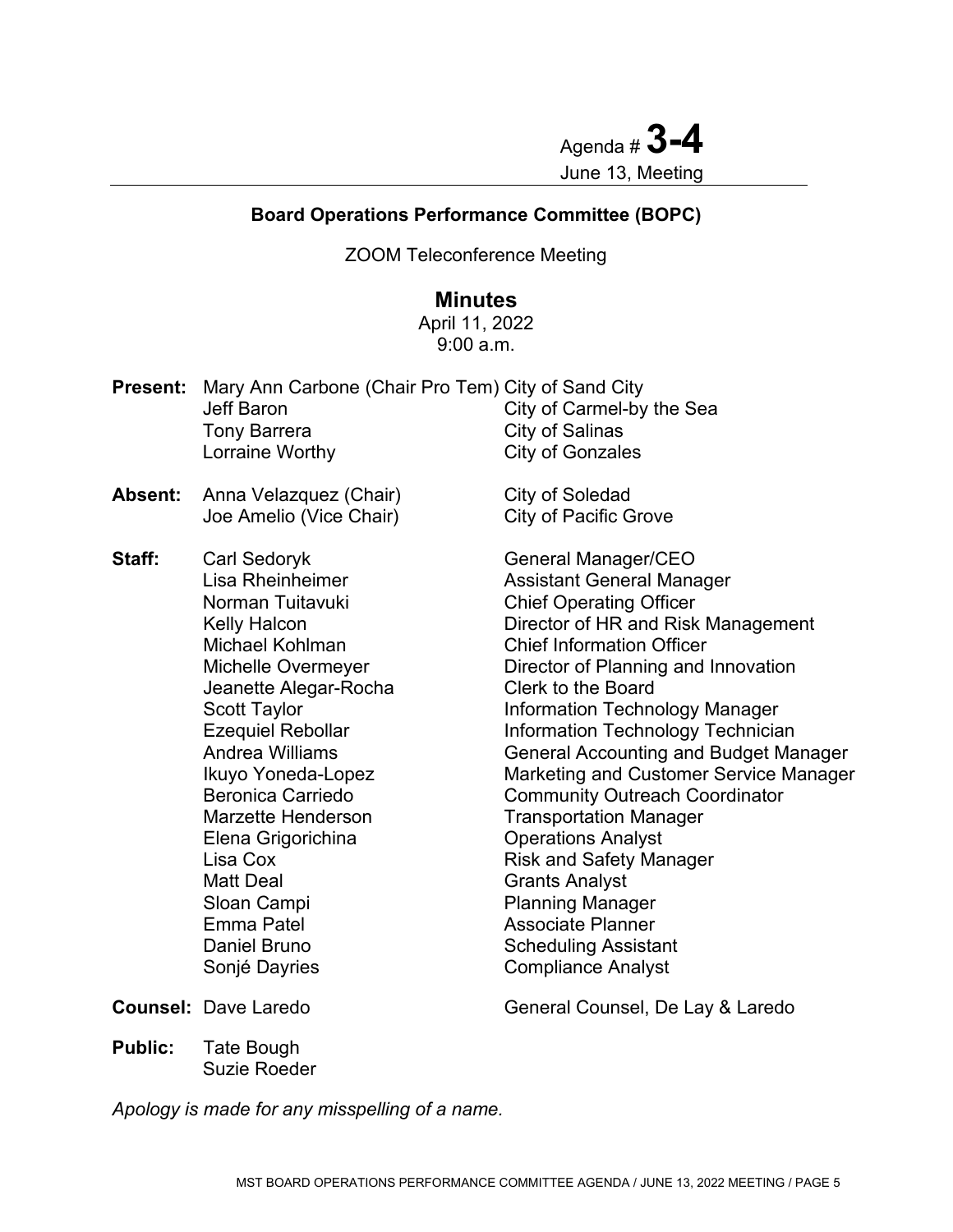#### **1.** Call to order

#### *MST Bylaws Article 2. Meetings*

*106030. The board, at its first meeting, and thereafter annually at the meeting designated by the board, shall elect a chairperson who shall preside at all meetings, and a vice chairperson who shall preside in the absence of the chairperson. In the event of his or her absence or inability to act, the members present, by an order entered in the minutes, shall select one of their members to act as a chairperson pro tempore, who, while so acting, shall have all the authority of the chairperson.* (This article applies to committee meetings as well.)

**Board Operations Performance Committee Chair, Anna Velazquez appointed Committee member, Mary Ann Carbone as Chairperson Pro Tempore for the April 11, 2022 Meeting.**

#### **Chairperson Pro Tempore Carbone called the meeting of the Committee to order at 9:03 a.m. Roll was taken to establish a quorum of the Committee.**

**2.** Public comment on matters not on the agenda.

*Members of the public may address the Committee on any matter related to the jurisdiction of MST but not on the agenda. There is a time limit of not more than three minutes for each speaker. The Committee will not take action or respond immediately to any public comments presented, but may choose to follow-up at a later time, either individually, through staff, or on a subsequent agenda.* 

#### **There were no public comments.**

#### **3. CONSENT AGENDA**

3-1. Approved Minutes of the Board Operations Performance / BOPC Committee on February 14 , 2021. (Jeanette Alegar-Rocha)

**There were no public comments.**

**On a motion by Director Worthy, seconded by Director Barrera and carried by the following vote, which was conducted by roll call, the Committee approved the Minutes of the Board Operations Performance Committee of December 13, 2021:**

| AYES:             | Baron, Barrera, Carbone, and Worthy |
|-------------------|-------------------------------------|
| <b>NOES:</b>      |                                     |
| ABSENT: 2         | Amelio, Velazquez                   |
| <b>ABSTAIN: 0</b> |                                     |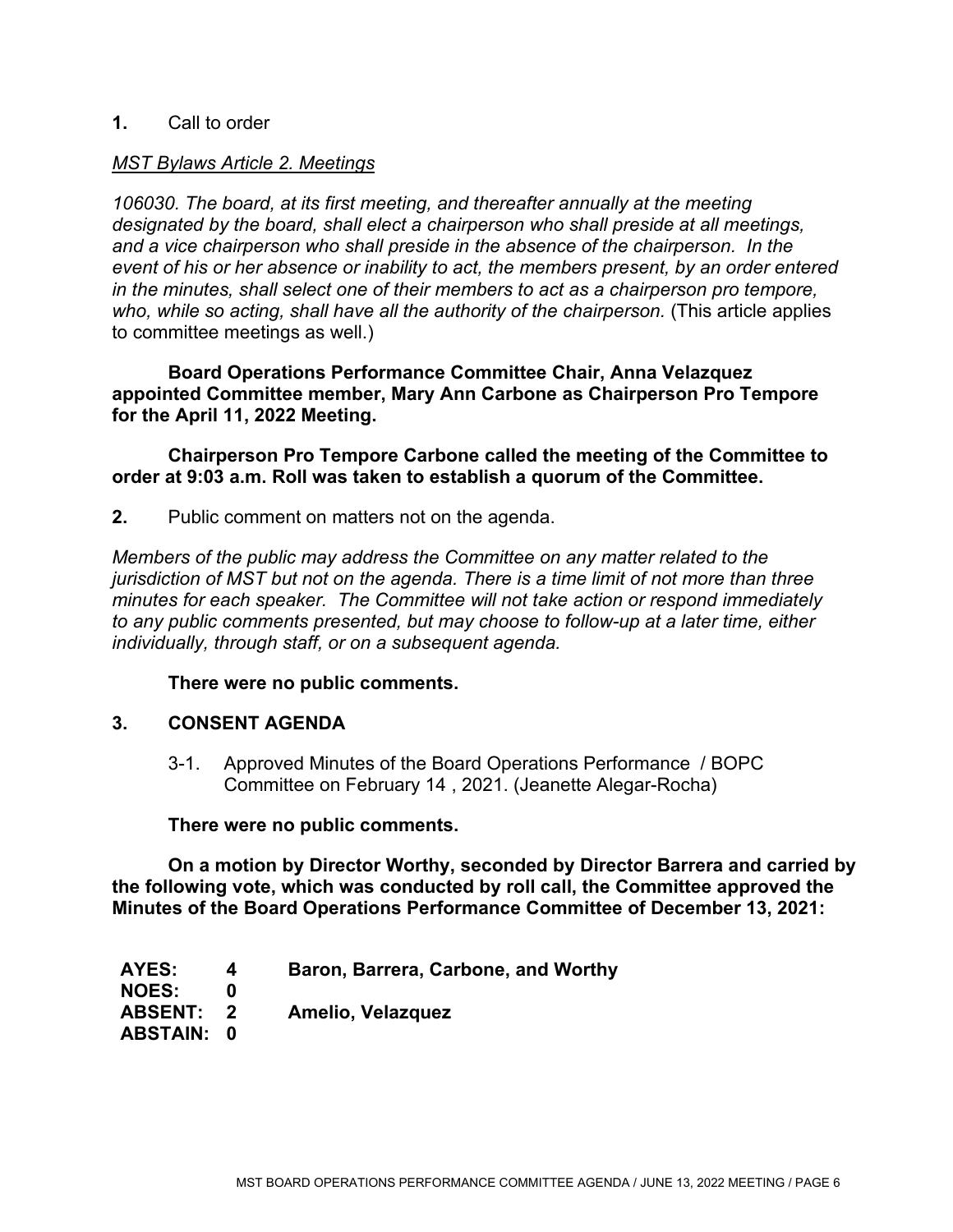### **4. ACTION ITEMS**

 4-1. Review of Operations Performance. (Refer to MST Board Agenda Item 7-1) (Carl Sedoryk)

#### **There were no public comments.**

- 4-2. Receive Salinas Operations and Maintenance Facility Analysis Update (Lisa Rheinheimer)
- 4-3. Receive SURF! Busway and Bus Rapid Transit Public Outreach Update (Lisa Rheinheimer)
- 4-4. Review Proposed Fare Changes (Refer to MST Board Agenda Item 6-3) (Lisa Rheinheimer)
- 4-5. Receive an Update on South County Fixed Route Planning and Implementation. (Sloan Campi)

#### **5. CLOSED SESSION**

None

#### **6. ADJOURN**

**Chairperson Pro Tempore Carbone adjourned the meeting at 9:48 a.m.** 

PREPARED BY: Computed by REVIEWED BY: Cand Jeanette Alegar-Rocha Carl G. Sedo